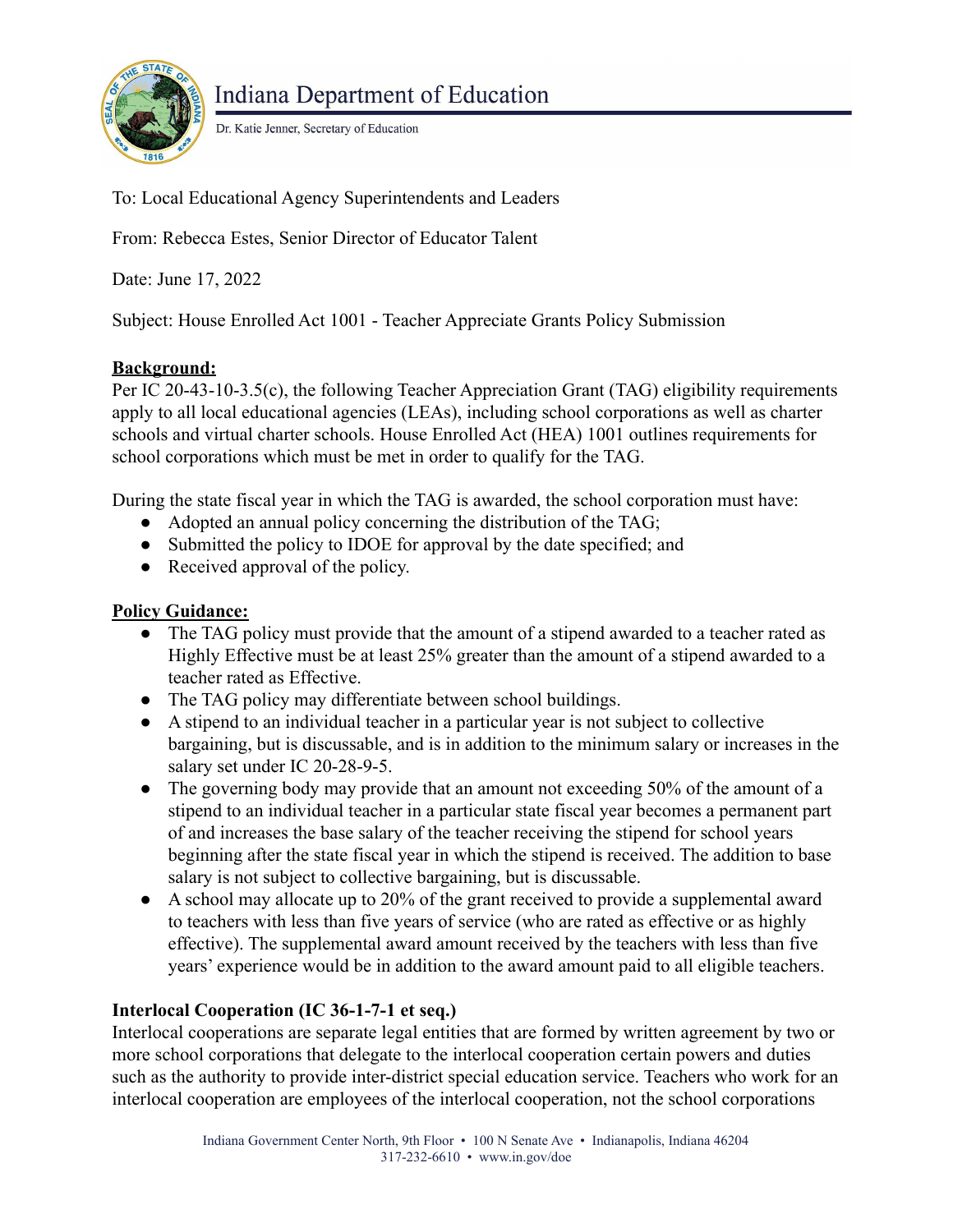# **Indiana Department of Education**



Dr. Katie Jenner, Secretary of Education

for whom the interlocal services. Teachers employed by the interlocal cooperation are eligible to receive the stipend under the TAG. In the past, IDOE distributed annual performance funds—attributable to teachers employed by an interlocal—directly to the interlocal cooperatives. However, based on changes in the manner in which the grant is calculated, IDOE will distribute the grant award to the school districts that are members of the interlocal cooperation. This is because IDOE will not be able to accurately determine which students are attributable to the teachers employed by the interlocal.

Based on this change, the governing bodies of interlocal cooperations are highly encouraged to begin discussions immediately with their school corporation member districts to determine the manner and amount of the grant that will be distributed to the interlocal cooperation. The governing body of an interlocal cooperation must then, in turn, distribute the funds in accordance with the procedures outlined in IC 20-43-10-3.5 and this guidance document. This means that interlocal cooperations, like school corporations, must adopt a policy as outlined in this guidance document.

Joint services and cooperative programs: Under IC 20-26-10 and IC 20-37 et seq., school corporations may enter into agreements to provide joint or cooperative services such as special education and career and technical education. These cooperative and joint services are managed by one corporation acting as the lead corporation and the other school corporations acting as participating corporations. Agreements between the lead and participating corporations include provisions for the transfer of state funds from the participating to the lead corporation for the service provided.

Because teachers working within the cooperative or joint service program are employed by the lead corporation, the lead corporation will be required to include those effective and highly effective teachers in the distribution of the TAG.

It is advised that the school corporation that administers and supervises the joint or cooperative programs collaborate with each participating school in order to determine how funds will be paid fairly to those effective and highly effective teachers employed by the lead corporation and providing services to participating school corporations' students. Joint service and cooperative agreements may need to be amended in order to fairly distribute the TAG award received by each lead and participating school corporation to the qualifying teachers employed by the lead corporation.

#### **Submission:**

Each individual LEA (including charter schools) must submit the TAG policy for approval via [JotForm](https://form.jotform.com/220615947001953) by close of business on Friday, September 16.

- Please attach the TAG policy as a pdf file.
	- Please name the pdf file LEAnumber.LEACorporationName.TAGPolicy.